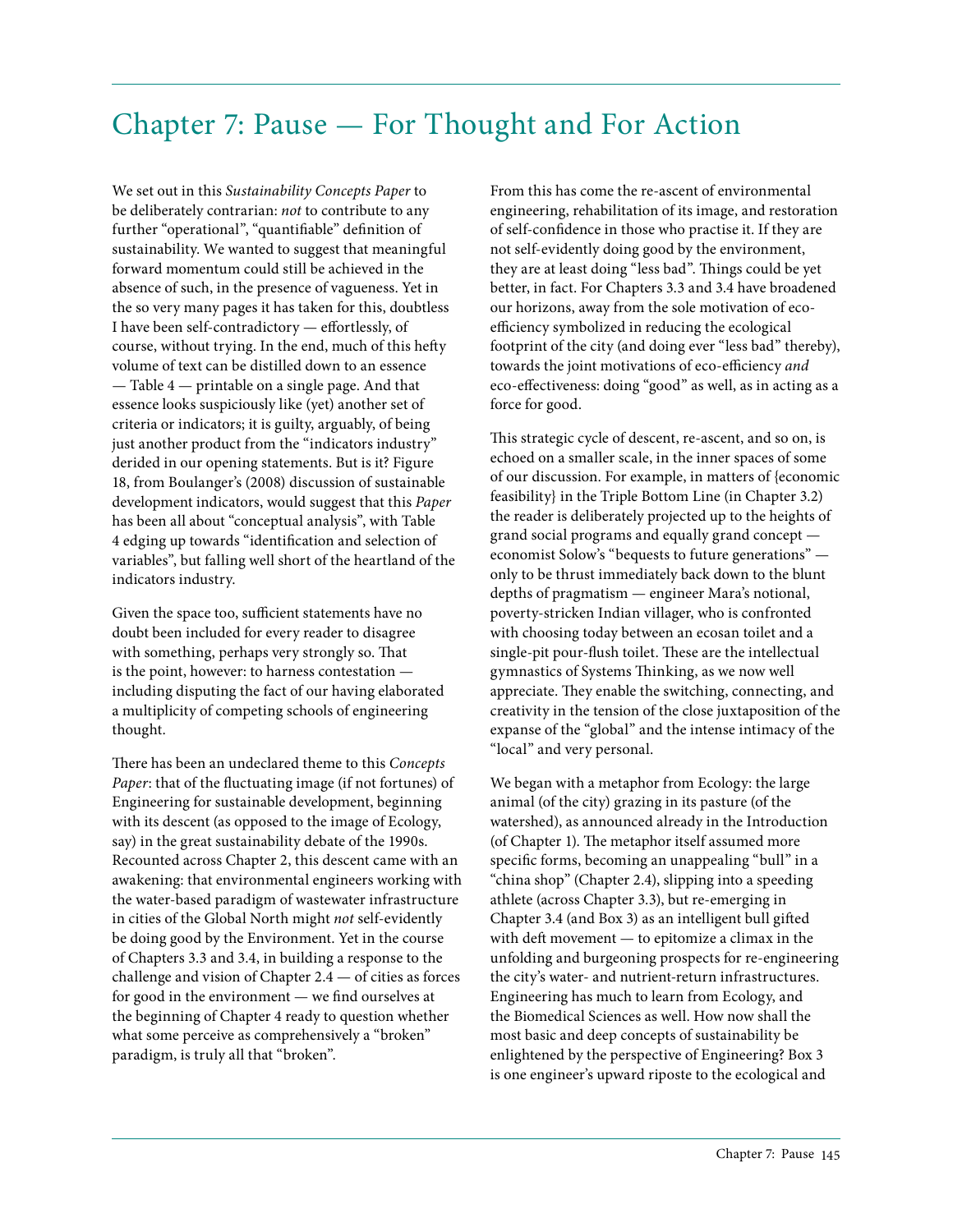| LINE ITEM                                           | $TBL_{now}$                                                                                         | <b>STEPPING OUT IN PRACTICE</b><br>$(TBL$ frontier)                                                                                                                                                       | <b>TBL</b> future                                                                                                                                                                                                        |
|-----------------------------------------------------|-----------------------------------------------------------------------------------------------------|-----------------------------------------------------------------------------------------------------------------------------------------------------------------------------------------------------------|--------------------------------------------------------------------------------------------------------------------------------------------------------------------------------------------------------------------------|
| (T0) ORGANIZATIONAL<br><b>LEARNING</b>              |                                                                                                     | Yarra Valley Water seeks change through<br>organizational learning                                                                                                                                        | "Always Learning, Never Getting It Right"; in<br>pursuit of the self-transforming mind, which<br>"leads to learn"; entertaining self-contradiction,<br>including abandoning a line item, even<br>"sustainability" itself |
| (T1) Personal Aspirations                           | Health and hygiene                                                                                  | Sulabh Sanitation & Social Reform<br>Movement elevates women scavengers to<br>the fashion catwalk at UN Headquarters                                                                                      | Towards a well-being sufficient for self-reflexive<br>apprehension of the "big picture"                                                                                                                                  |
| (T2) Citizen Participation                          | Individuals empowered<br>to acquire and employ<br>expertise and "know-<br>how"                      | San Francisco Public Utilities<br>Commission (SFPUC) is accountable to<br>stakeholders from "cradle-to-cradle" in<br>its planning processes                                                               | Deliberative democracy                                                                                                                                                                                                   |
| (T3) Social Bonds                                   | "Cultural acceptance",<br>as in adoption of a<br>given style of device or<br>technology             | Clean Water Services, Ostara, and the<br>Clean Water Institute have evolved a<br>tripartite, institutional synergy amongst<br>public-, private-, not-for-profit sectors                                   | Benefitting from multiple (four) wisdoms on how<br>to live with one another and nature                                                                                                                                   |
| (T4) Quality in<br>Governance                       | Presence of<br>institutional-regulatory<br>framework per se                                         | Nepal Water Conservation Foundation is<br>pursuing a clumsy institutional process<br>for restoring the Kathmandu-Bagmati<br>system                                                                        | Refurbished pluralist democracy of Dahl; adaptive<br>community learning                                                                                                                                                  |
| (T5) Ethics and Equity                              |                                                                                                     | Sydney Water employs inter-<br>generational equity as a matter of routine<br>in screening projects                                                                                                        | Variety of standpoints on the consequences of<br>inappropriate behavior in man-to-man, man-to-<br>nature, individual-to-group, present-to-future<br>generation, seller-to-buyer, and other relationships                 |
| (T6) Valuation                                      | Engineering<br>economics; user/service<br>fees/revenues                                             | Over 300 Water Health Centers signal<br>private-sector business-model success<br>for Water Health International                                                                                           | Plurality of what counts economically; bequests<br>to the future ("final environmental wills and<br>testaments")                                                                                                         |
| (T7) Environment Within<br>the Language of Business | Biodiversity                                                                                        |                                                                                                                                                                                                           | Natural capital, ecosystem services, and service<br>providers; risks to "business as usual" through loss<br>of biodiversity                                                                                              |
| (T8) Supply-Value Chains                            | None beyond "factory<br>(treatment plant) fence-<br>line"                                           | 50 cities committed to UN Global<br>Compact; CH2MHill, Halcrow and<br>other water businesses are signatories of<br>Global Compact's CEO Water Mandate                                                     | Exercise of power ever further along ever more<br>extended and intricately interwoven chains of<br>commercial relationships                                                                                              |
| (T9) Commercial Sectors                             | Water  alone                                                                                        | Veolia Water UK as "Multi-utility<br>Services Company" (MUSCO)                                                                                                                                            | Water sector  and nutrient and energy sectors<br>and more                                                                                                                                                                |
| $(T10)$ Space                                       | <b>IUWM</b> or <b>IWRM</b> ;<br>rarely both                                                         | DHV Group (Consulting Engineers) re-<br>engineers Soerendonk Sewage Treatment<br>Plant to blur distinction between sewage<br>treatment and river habitat                                                  | From Earth Systems Analysis to individual agency<br>(e.g., dietary preferences)                                                                                                                                          |
| (T11) Life Cycle and Time                           | Expenditures and<br>revenue streams over<br>time                                                    | The Natural Step has worked with Yarra<br>Valley Water on Life Cycle Analyses                                                                                                                             | From cradle to cradle analyses                                                                                                                                                                                           |
| (T12) Function                                      | Adaptability;<br>durability; robustness-<br>vulnerability; reliability                              | Within IBM's Smarter Planet and<br>Smarter City portfolio, Galway, Ireland<br>is acquiring a SmartBay                                                                                                     | Ecological resilience and biomedical self-repair                                                                                                                                                                         |
| (T13) Gauging<br>Environmental Benignity            | Environmental<br>degradation: pollution<br>syndromes; eco-<br>efficiency                            | DHV's re-engineering of Soerendonk<br>Sewage Treatment Plant generates<br>rhythmic flow variations to enhance<br>watershed ecosystem services                                                             | Biomimicry: appetite; metabolism; pulse                                                                                                                                                                                  |
| (T14) Cycling of Materials                          | Man's appropriation/<br>consumption of<br>resources (water,<br>nutrients, energy, and<br>land area) | Severn Trent plc acknowledges<br>water-cycle and carbon-cycle policy<br>antagonisms; Resources Centres on<br>Urban Agriculture & Food Security<br>(RUAF) promote Sustainable Urban<br>Nutrient Management | Natural nutrient cycles and technical nutrient<br>cycles; dematerialization; eco-effectiveness                                                                                                                           |

**Table 4** Tables 1, 2, and 3 assembled as a whole.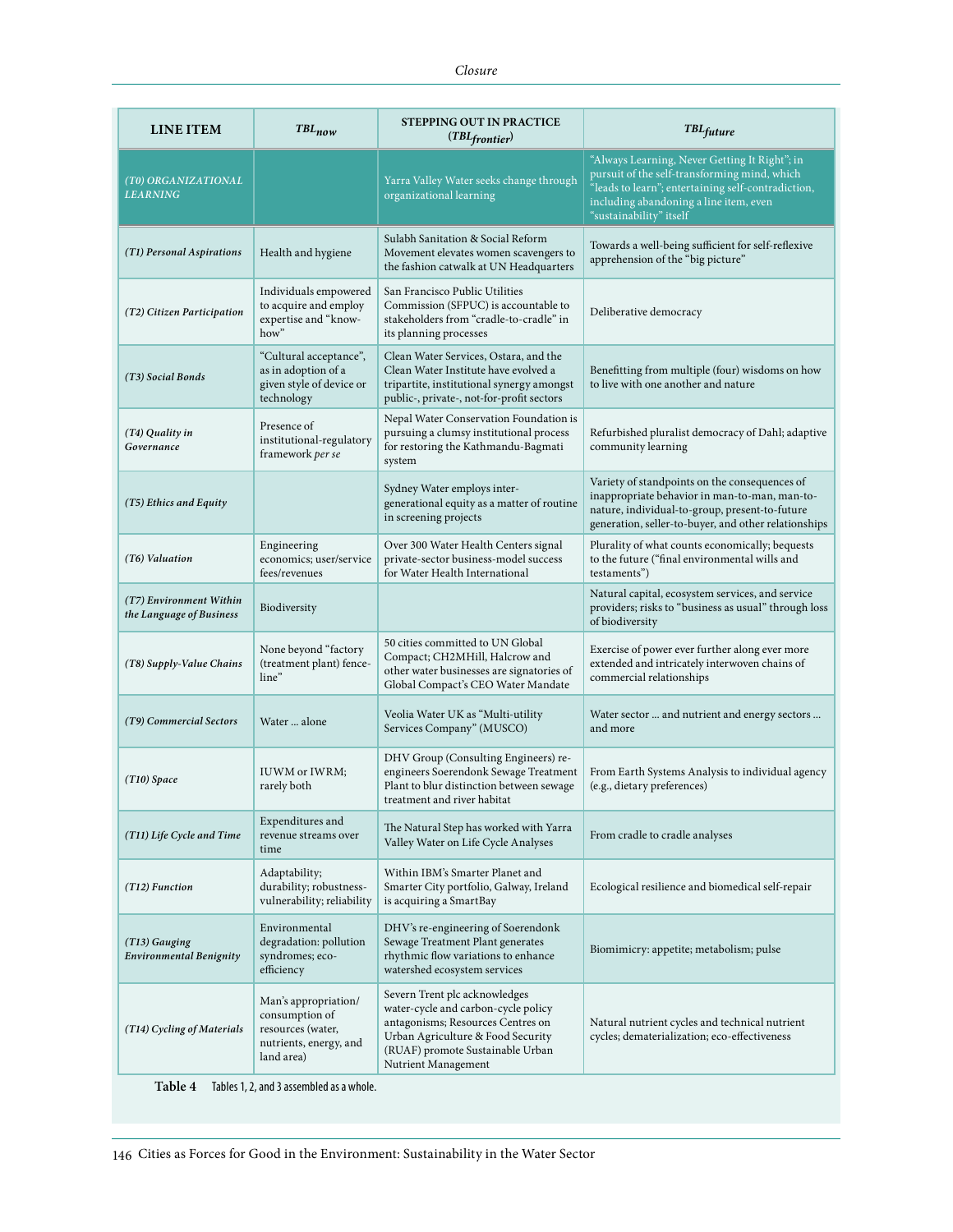political thrusts of the great sustainability debate of the 1990s.

Arise then the self-confident Engineer — or the water professional as "public leader" (Termeer, 2009)! If the "global water crisis" is a crisis of governance, we envision Engineering interventions as those tailored to resolving the crisis. But let us not be over-bearing. Thus has this intention been expressed in Box 2, as just a mere "aside" to the principal business of Chapter 3.1 on {social legitimacy}.

In the presence of the defining quantitative, codified turn of mind of Engineering, not to mention that of the accountancy of the Triple Bottom Line, the descent of Engineering into more subtly troubled waters was epitomized by the caricature of a mathematical program (*M*) for generating sustainable decisions in Chapter 2.5. There is a fine line separating that which should be included in *M* and that which should be left out, for due process of public debate and democracy. The resurgence of Engineering, perhaps paradoxically,

was capped off in Chapter 4 by deliberate use of the mathematical, engineering metaphor — a model *M* and some basic notions of control engineering — to provide the tightest of specificity and clarity in how we might engineer our way out of a technological and socio-cultural lock-in, in the face of *vagueness*. Is this self-contradictory?

As for the *long view* — in general, too frequently conspicuous by it absence — this is surely present in the challenge and vision of Chapter 2.4, and again in our response to them, constructed across Chapters 3.3 and 3.4. Under this long view it seems inappropriate to entitle as "Conclusions" this closing chapter. We have chosen not to do so. The unrelenting pursuit of the long view, throughout this entire *Concepts Paper,* may nevertheless have blinded us to the nearness of tomorrow's first, practical step. We all have blind spots. For as long as *water* professionals, many from *water* utilities, meet to discuss *water* issues, under the *aegis* of *water* associations, issues of the nutrient metabolism of cities — the daily bread inextricably coupled with the



## **Figure 18**

Boulanger's pictorial representation of Lazarsfeld's progression "from concept to indices" (reproduced with permission from Boulanger, 2008).